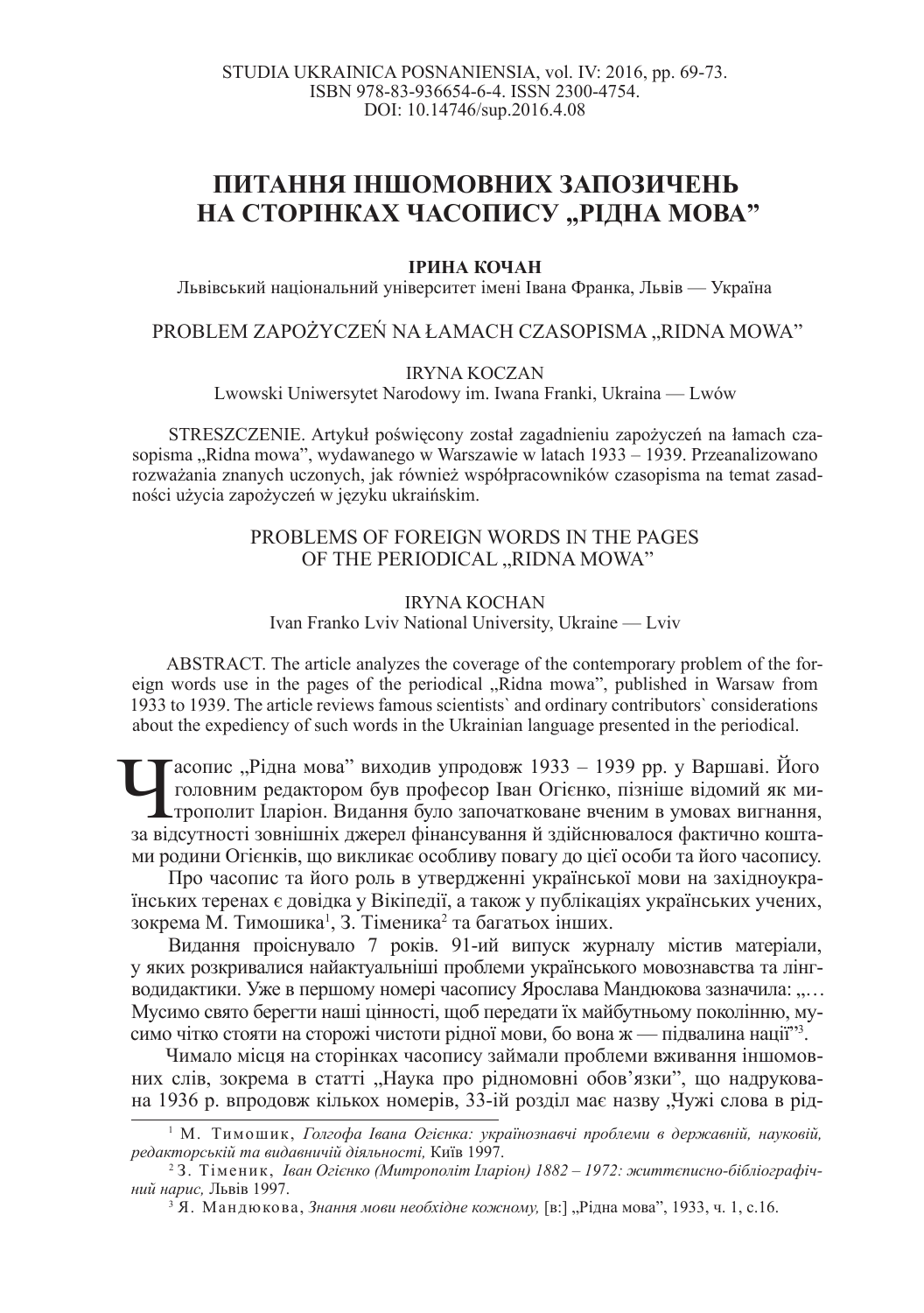### 70 И. Кочан

ній мові". У ньому І. Огієнко постулює: "У кожні мові, особливо в літературній, багато чужомовних слів. Чужі слова діляться на дві групи: а) слова давно запозичені, сильно в мові засвоєні й загально знані. Це активні чужомовні слова і б) слова нові, в мові малознані й легко заступлювані своїми словами — це слова ялові<sup>224</sup>.

Розмірковуючи про потребу чужих слів на сторінках "Рідної мови", один із читачів та дописувачів журналу М. Угрин-Безгрішний із Рогатина зазначав: "Взаємини із сусідніми і дальними народами спонукають нас до того, що багаи культурних здобутків у науці, мистецтві, техніці й ін. переймаємо від них із їхніми назвами. Справді, було б дуже зле з нами та з нашою культурою, коли б ми не бажали присвоювати собі нічого з духовної скарбниці інших народів. Щоб не було цього, потрібні нам і чужі слова, бодай у початках. Згодом мова багато чужих слів заступає власними або перетворює їх у дусі народних слів. I саме це треба мати на приміті, рішаючи, чи якесь чуже слово треба викинути, чи оставити. Фанатичний виступ проти всього засобу чужих слів допровадив би нас до абсурду, бо тоді ми мусіли б повикидити багато й народних слів, напр.:  $6a$ рвінок, конопля, м'ятка, лев, мул, хміль, ціна й інші. Такі чужі слова, як те- $\overline{\text{hezpa}\phi}$ , телефон, аптека, лямпа, електрика, граматика, *ідея*, *ідеал* — здобули собі вже право горожанства в усіх мовах культурного світу. Викидати їх із нашої мови й заступати іноді невдатними своїми новотворами, значило б почасти навіть відмежуватися китайським муром від культурного світу…"<sup>5</sup>. Далі автор розмірковує про те, що рішуче слід остерігатися тих іншомовних слів, які вживають у нашій мові, суперечачи її духові й формі. Такі слова, на його думку, є варваризмами, і їх слід позбуватися якомога швидше й безболісніше.

Iван Коровицький із Варшави висловив міркування з приводу чужомовних запозичень у номері 7 – 8 за 1937 р., зокрема він пише: "В гущу нашого народу чужі впливи просякають переважно через часописи... Прикладів непотрібної закоханості в чужих висловах сотні в кожнім числі наших газет"6. Автор зауважує, що, досліджуючи це явище, він спостерігає в мовленні наших людей десятки й сотні чужих слів, на жаль, не завжди правильно ужитих. І щоб людям допомогти розібратися в іншомовній лексиці, подав елементарний додаток до статті — невеличкий тлумачний словничок часто уживаних іншомовних слів, серед яких є чимало й сучасних запозичень, напр.: дефект — хиба, інформува $m\mu$ — повідомляти, коректив — поправка, манускрипт — рукопис, медикамен $mu$ — ліки, домінувати — переважати тощо. Є також слова, які сьогодні трактують дещо інакше, напр.: нюанс — відтінь (сьогодні — ледве помітний відтінок, переливи, переходи, коливання), одіозний — ненависний (тепер — який викликає негативне ставлення до себе, небажаний, неприйнятний), солідний — надійний, совісний (тепер — 1) добре зроблений, міцний; 2) який відзначається поважністю, серйозністю, статечний; 3) який має показну зовнішність тощо). А є й слова сьогодні маловживані або й зовсім невідомі сучасникові: калькулювати — рахувати; кольпортувати — розповсюджувати, розпродавати.

На питання, чи можна викинути з мови усі чужі слова, він дав відповідь таку: "Ні, не всі, а тільки зайві найновіші набутки, що ще не просякли в гущу народу й що на їх означення маємо пахучі, свіжі й змістовні українські слова..."7.

<sup>&</sup>lt;sup>4</sup> І. Огієнко, *Наука про рідномовні обов'язки*, [в:] "Рідна мова", 1936, ч. 7, с. 310.

<sup>&</sup>lt;sup>5</sup> М. Угрин-Безгрішний, *Варваризми в українській мові*, [в:] "Рідна мова", 1934, ч. 4  $(16)$ , c. 155.

 $^6$  I. Коровицький. *Чужомовні запозичення*, [в:] "Рідна мова", 1937, ч. 7–8, с. 301–302.

 $7$ Там само, с. 306.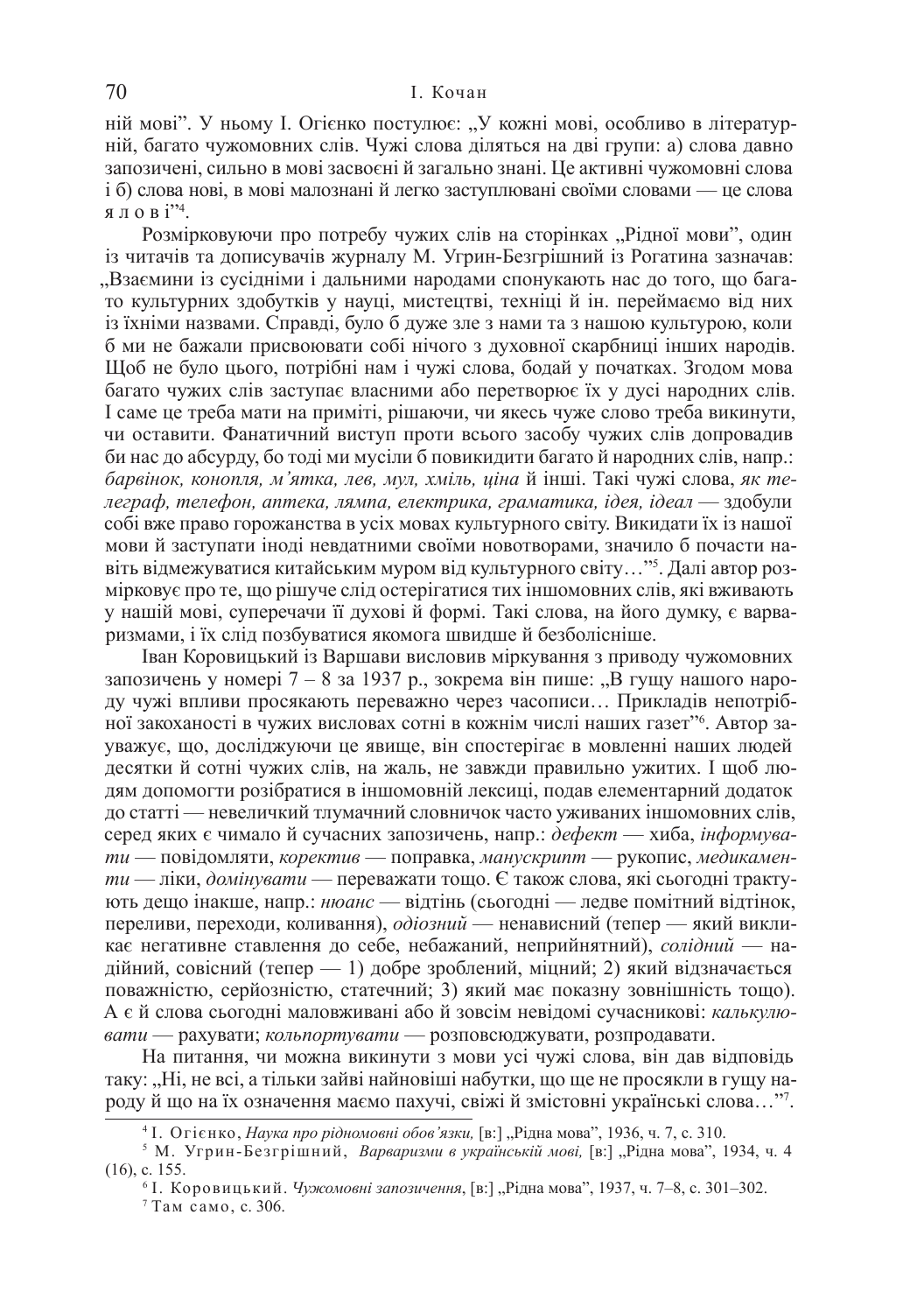Цей висновок співзвучний із міркуваннями головного редактора й видавця журналу: "Хто легковажно вживає чужих ялових слів, той сильно шкодить нормальному розвоєві своєї літературної мови.... Коли ж такого слова вживаєте, конче поясніть його коротко й зрозуміло..."<sup>8</sup>.

Аналогічної точки зору дотримувався й Модест Левицький — автор українських граматик та багатьох праць з українського ділового мовлення. Він також рішуче виступав проти невиправданого вживання чужих слів, коли в цьому немає потреби. "Я не хочу, — застерігав письменник, — вигонити з нашої мови чужі слова, без яких вона, як і всяка інша мова, обійтися не може (*театр*, *те*леграф, електрика, елемент)". Однак він уважав, що не варто переміняти слова, які вже здобули права в нашій мові (фотографія, спорт) і замінювати їх невдалими новотворами за зразок світлина, змаг, оскільки "такі спроби можуть дійти до смішного і дати нагоду для глузування дурним "лоботрясам", ворожим до нашого національного відродження" ?

У статті "Неологізми Йосипа Лозинського з половини X1X сторіччя" Євген Грицак із Перемишля зазначав: "З одного боку прихильникам чисто народної мови не легко було орудувати цією мовою. Як було треба слів інтелігентських, наукових, тому теж і вони при недостачі власних слів із цієї ділянки, не раз і проти своєї волі, зверталися за поміччю до мови церковних книг, російської чи польської мови..."<sup>10</sup>. Досліджуючи мову українського мовознавця й граматиста, Є. Грицак виділив чужі слова, складні слова, церковні й російські запозичення, слова-переклади тощо.

У мові праць Й. Лозинського автор публікації виділив чужі слова (зовсім не українізовані): гімназія, інструктор, стипендія, гувернантка, ювілей тощо. Серед них і складні слова на зразок бібліотека, філософія, слова-переклади, тобто національні відповідники до запозичених лексем, точніше було б сказати, неправильні переклади, напр.: *голосова музика* (вокальна), запомога (стипендія), *оглядини* (візитація), *почести* (гонорари), *публічний розговір* (диспут) тощо<sup>н</sup>.

Серед запозичень окремою групою стоять *полонізми*, тобто кальки зі слів польської мови. До таких належать: випосажити (забезпечити), засобитися (запастися чимось), *иілий* (замість увесь), а також русизми: будьто би (нібито), *мимоходом* (мимохідь), *питомець* (вихованець), *постепенно* (поступово) і под<sup>12</sup>.

Як сказано на одній зі сторінок часопису, "рішуче ж треба вистерігатися тих чужих слів, що їх уживаємо в неправдивому значенні та ще й у формі, противній духові нашої мови... напр., ніц, нє, почти, цьоця, лижка, бадати, сові*тник* і т. д.''<sup>13</sup>.

З приводу окремих таких лексем I. Огієнко дає такі коментарі: "В старовину в літературній нашій мові були дуже поширені слова совершенний, совер*шенство i* т. iн, але з бігом часу, коли наша літературна мова оперлася тільки на мову живу, ці слова зникли. Правда, в Галичині ці слова ще живуть..."14.

Слід згадати слова Івана Франка: "Певна річ, що викидування, а часто й дуже недотепне "перекладання" міжнародних слів... ще більше відділи-

 $^8$  I. Огієнко, *Наука про рідномовні обов'язки*, [в:] "Рідна мова", 1936, ч. 7, с. 310.

<sup>&</sup>lt;sup>9</sup> М. Левицький, *Паки й паки (Про нашу літературну мову)*, Відень-Київ 1920, с. 6–7.

<sup>&</sup>lt;sup>10</sup> Є. Грицак, *Неологізми Йосипа Лозинського з половини XIX сторіччя*, [в:] "Рідна мова", 1937, ч. 11, с. 401.

 $11$  Там само, с. 403-404.

<sup>&</sup>lt;sup>12</sup> Мова наших часописів, [в:] "Рідна мова", 1938, ч. 12, 517–518.

<sup>&</sup>lt;sup>13</sup> І. Огієнко, *Досконалий, а не совершенний*, [в:] "Рідна мова", 1936, ч. 3, с.110.

<sup>&</sup>lt;sup>14</sup> Там само.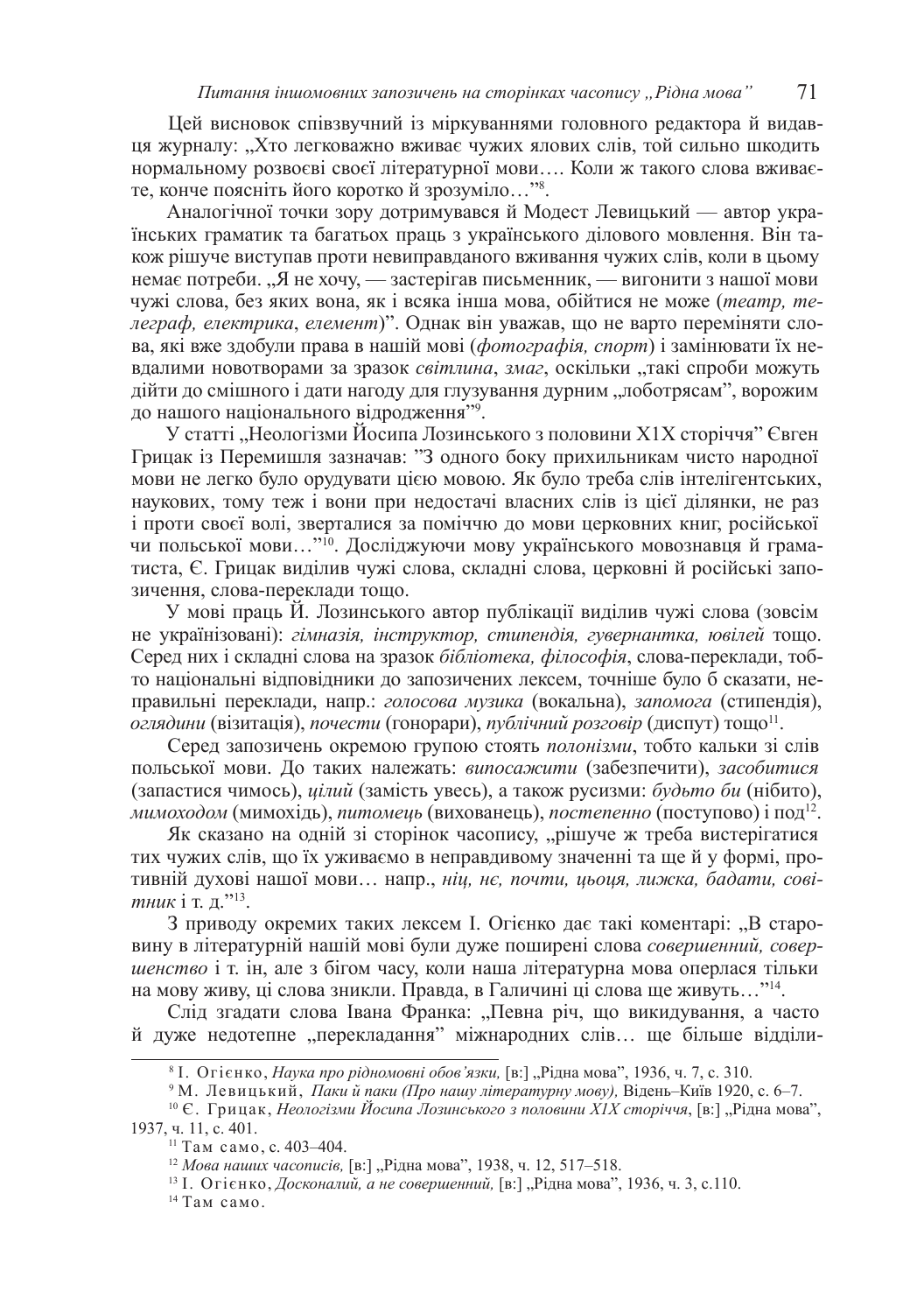ло слов'ян одних від других, а й принимання слів з одної слов'янської мови до другої робилося не раз в надто великій мірі і без приноровлення до духу і звукових правил рідної мови"<sup>15</sup>.

Оскільки чужомовні запозичення в основному потрапляють до нас через друковані видання, то слід уважно поставитися до мови таких видань. "... Пробую передати такі запозичення нормальною мовою, — пише Іван Коровицький, — замінюючи чужі слова персонал, амбасада, контакт українськими: особовий склад, посольство, зв'язок. Виявляється, що це можна зробити. Виходить не гірше, а особисто для мене — навіть приємніше..."<sup>16</sup>.

У замітці "Не засмічуймо своєї мови чужими словами!" Іван Огієнко навів приклад невеличкої статті кооперативного журналу, де лише на одній сторінці були такі слова: кредити, кредитодавці, теорія про фінансування консум $y$ иї, фінансовий капітал, геніально, нових інвестицій, фінансував концерни, робив *ін'єкції*, редукція довгів, соціальних оплат, високої кон'юнктури, проект про конверсію гіпотечних боргів, загальна ліквідація, катастрофа, кредитовий ін*форматор* і т. ін. З чого зробив висновок: "Мова наших видань нерідко дуже нечиста, непристосована до селянського розуміння, до краю засмічена непотрібними чужими виразами..."<sup>17</sup>.

Не оминають питань запозиченої (іншомовної) лексики й дописувачі, які торкаються питання новотворів. Так, Євген Грицак серед дієслів виявив такі нові лексеми, як зафосфоритися (заблищати фосфором), зафармазонитися (ошукати), маршувати (iти в маршi), авторитетничати (удавати поважного), зісоюзити (згуртувати в союз). Такі слова цей автор називає "кованими" і пророкує їм коротке життя, хоч наголошує на вдумливості й оригінальності їхнього творення.

Серед складних слів (композитів) також помічено комбінацію національних і запозичених основ чи коренів: бомбовіз, бомбокид (літак, що кидає бомби), фільмовирібник. Серед композитів особливе місце посідають слова з міжнародними компонентами, що в публікації мають статус кореня: *padioзвіт* (радієвий звіт)*, кінозірка* (кінова зірка)*, електросонце, автодорожка*<sup>18</sup>.

Окрема увага на сторінках часопису присвячена калькам, що потрактовані як "механічний переклад слів чи виразів із чужої мови". Іван Огієнко закликає не уживати кальок, оскільки вони засмічують мову. До кальок зараховує такі слова, як *сінозаготівля* (з рос. сенозаготовка), рукостискання (рос. рукопожатие),

Поява нових слів і занепад старих нагадують морські хвилі, що одна за одною напливають на берег, а потім плавно відкочуються назад у море. Часто такі хвилі є своєрідною модою на слова чужоземні. Слово мода також запозичене й позначає зміну, рух. Воно латинського походження й первісне його значення "міра". Пізніше воно набрало значення "припис, правило", однак в українську мову потрапило з французької.

"Якщо заглянути у всесвітню історію, — зазначає Я. Мандюкова, — то побачимо, що не тільки слова змінюються, змінюються і стають модними навіть

<sup>&</sup>lt;sup>15</sup> <sup>1</sup>. Франко, *Слов'янська взаємність у розумінні Яна Колларова і тепер*, [в:] Його ж, Зібр. *mворів*, в 50-ти томах, 1981, т. 29, с. 72.

<sup>&</sup>lt;sup>16</sup> І. Коровицький, Чужомовні запозичення, [в:] "Рідна мова", 1937, ч. 8, с. 301–302.

<sup>&</sup>lt;sup>17</sup> І. Отієнко, *Не засмічуймо своєї мови чужими словами!*, [в:] "Рідна мова", 1936, ч. 12, c. 542–543.

<sup>&</sup>lt;sup>18</sup> Є. Грицак, *Новотвори в сучасній українській мові*, [в:] "Рідна мова", 1936, ч. 3 (39), c. 110–114.